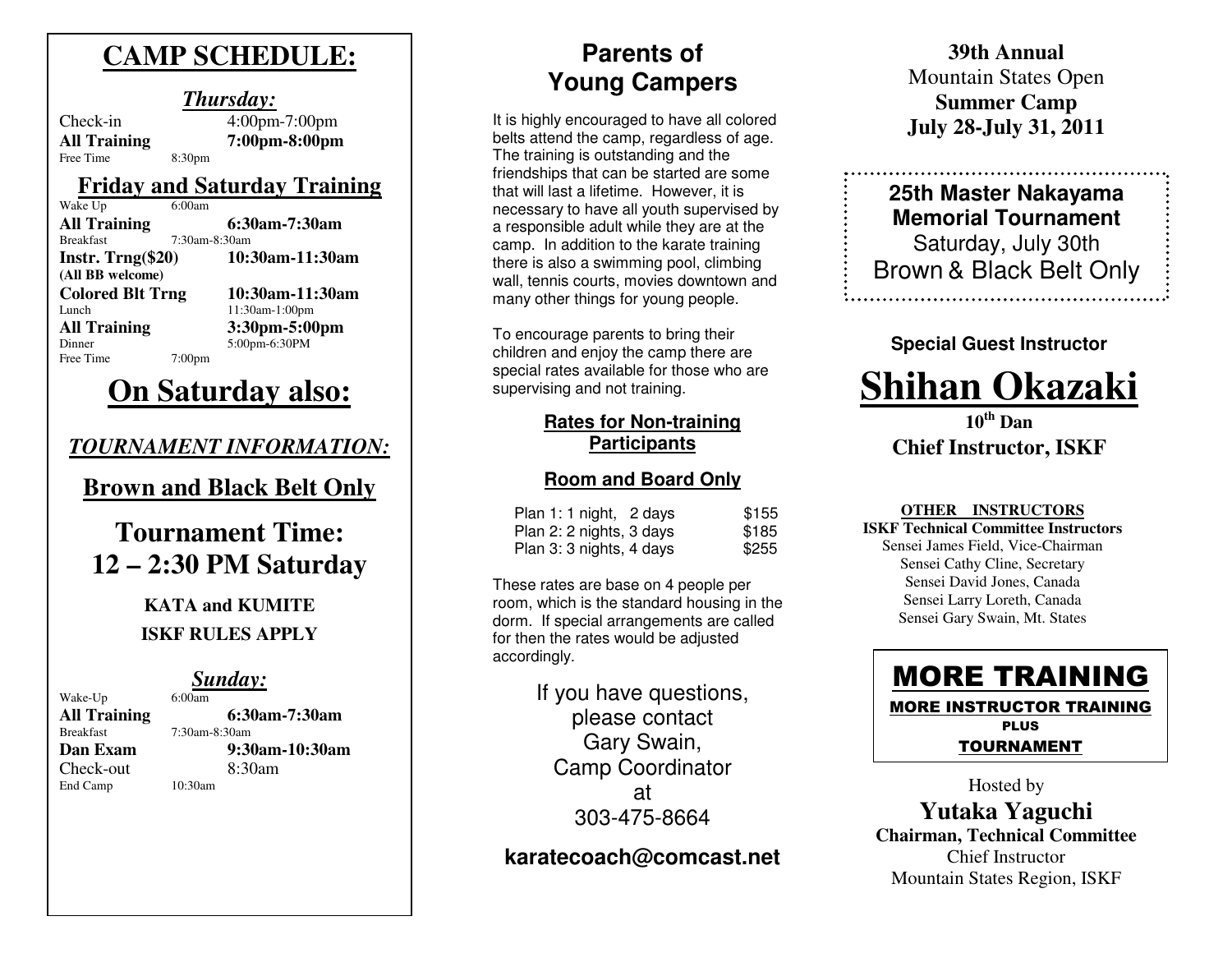

Camp Participants:

It gives me great pleasure to invite you to the 25th Annual Master Nakayama Memorial Tournament and our **39th Annual Mountain States Region Summer Camp.** 

**Master Okazaki** will be providing outstanding instruction for us. Assisting in the instruction will be members of the ISKF Technical Committee led by Sensei Field.

I look forward to seeing you at our **39th Annual Summer Camp**. Please take advantage of this unique opportunity to meet new and old friends and build your enthusiasm and understanding of karate-do.

#### **Yutaka Yaguchi**

Chief Instructor ISKF-Colorado 226 S. Broadway, Denver CO 80209

PH# 303-733-8326 FAX# 303-733-1226

#### **Camp Coordinator, Gary Swain**

**303-475-8664 karatecoach@comcast.net**

## **July 22nd IS THE**

## **FINAL DEADLINE**

**We look forward to seeing you.** 

## **ACCOMMODATIONS & MEALS**

Each dormitory suite has 2 bedrooms with 2 single beds each. Each room is designed to handle 4 people. Linen and blankets are provided at no extra charge. Meals begin at the University Friday morning and there are also many good places to eat in town.

| Check-in and lodging |  |
|----------------------|--|
| Meals                |  |
| Training             |  |

Lawrenson Hall Holmes Dining Center Rec Center Gym

There are facilities available for swimming, volleyball, tennis and golf. The main activity is karate training, however, be sure to take advantage of these other fine facilities, if you are interested.

### **TRANSPORTATION**

The University of Northern Colorado is located in Greeley, about 60 miles northeast of Denver. There are at least three methods of transportation: **1)** Car rental from Denver International Airport, whichyou arrange on your own. Please call ahead of time. **2)** Rocky Mountain Shuttle from DIA to Greeley. The one way fare is about \$31 and the round trip is about \$60. The phone number is 1-970-356-3366. You will need to call to arrange your times. If you have a group, lower rates may be possible. You can also book on line at rockymountainshuttlecompany.com. **3)** Be at the headquarters dojo by **1:00pm on Thursday**, July 29, and you can ride with other students up to Greeley. There will be regular class from 11:45am - 12:45pm on Thursday and you're welcome to train.

### *Please arrange your own transportation from the airport to the camp or to the dojo.***BBQ & VOLLEYBALL**

 Get your team ready to compete. Each year we seem to have a different champion from different parts of the country. Competion is fabulous and the cheers are unbelievable. Food is out of sight. Time is always too short so we need to be ready to spike and dive.

## **INSTRUCTOR TRAINING CLASSES**

Instructor Training classes will be held on Friday. The fee is **\$20 in cash** and that should be given to the person collecting the fees at the door. Bring you Instructor books with you so they can be signed by Master Okazaki right after the training. If you have any questions, please address them before the classes.

### **Any black belt is welcome in the class**

**and there is no additional charge**.The only charge is for

Instructor Trainees.

## **Dan Examination New Requirements Sunday 9:30am**

### **Testing Fees:**

 1st-\$80.00, 2nd-\$100.00, 3rd-\$120.00, 4th-\$150, 5th-\$200

## **Fees payable to Kushi Kai**

#### **Dan Certificate Fees:**

 1st-\$85, 2nd-\$115, 3rd-\$160, 4th-\$215, 5th-\$265 **Fees payable to ISKF**

#### **Dan Certification papers must accompany Request for Dan Exam.Without the application and the 2 photos plus the appropriate check, Dan exam will not be allowed.**

**Requirements**-Current ISKF card; **Shodan and above must have Dan registration number and written permission from your instructor** if you are not a Mountain States Region member. Plan to be there 30 minutes early. Thank you.